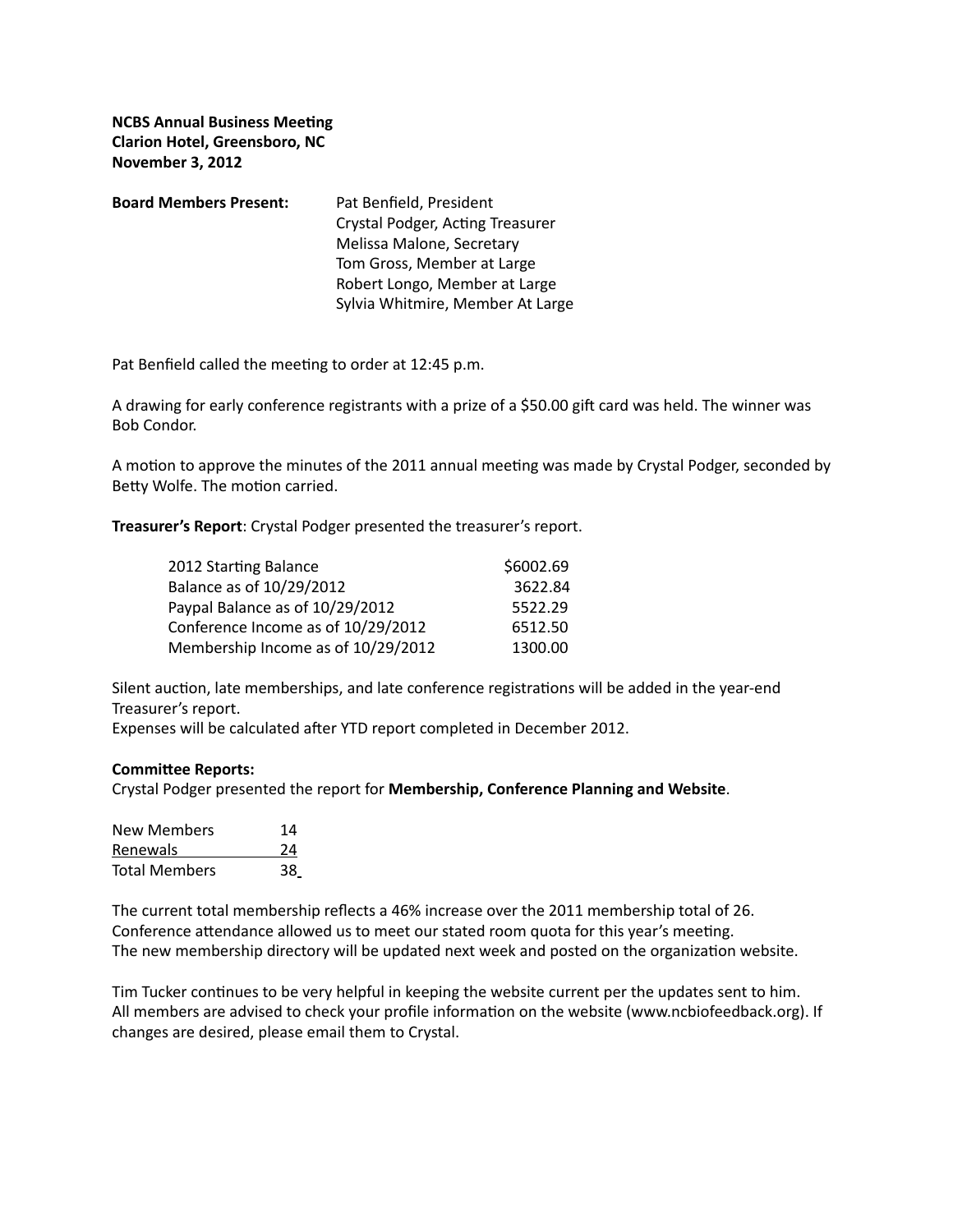Among the many changes on the website are:

- There is now a section accessible by board members only; conference materials are archived there.
- Financial records are archived in the board- members-only section.
- Minutes of annual meetings are accessible to all.
- Membership and conference registration records are centralized, streamlined and automated. For this year's conference, there were only three paper registrations which represents great progress. There are aspects of these processes that continue to need refining; it is a work in progress. The goal is to eventually automate and streamline as much as possible. We strongly encourage the use of PayPal.

Regarding social media, NCBS is establishing presence on Facebook and Twitter. Members are encouraged to like our page on Facebook. Members are needed to assist with postings. Crystal will post conference photos on Facebook.

Volunteers who would like to be content creators are needed, to add postings at social media sites, and are encouraged to contact Crystal or Pat.

## **Ethics Committee:**

Rob Longo reported for the ethics committee. A poll of membership to gauge interest in an updated ethics presentation. Sixteen members in attendance indicated interest therefore Rob will begin preparing a new presentation.

## **President's Report:**

Pat Benfield reminded the group of the NCBS mission statement: To promote improved public education about the nature and efficacy of biofeedback and to expand our network of colleagues for support and education.

She reported that she and two other board members, Tom Gross and Jennifer Sterling, attended a Northeast Regional Biofeedback conference last spring and became acquainted with Cindy Perlin of the NE Regional Biofeedback Society and Mark Schwartz of the Biofeedback Foundation of Europe (BFE). Following the conference, Pat and other board members began work on the use of social media to increase connections between biofeedback groups and individual professionals nationally in order to create a unified voice and provide support on day-to-day issues. In doing so Pat found much of the contact information for professionals provided by AAPB to be outdated. Following the conference, the NCBS became an affiliate of the BFE in order to take advantage of benefits offered by this affiliation including training in use of social media and marketing of our events in their electronic media.

As a result of a growing and shared vision for increased exposure for the biofeedback field, some NCBS members attended online training sessions in using social media. These sessions were recorded and are available. In addition, collaboration is increasing between professional biofeedback organizations and professional counseling organizations in part through the efforts of LPCs Sue Intemann and Maggie Minsk who have leadership roles in the Licensed Professional Counselors Association. This growing connection gives us the opportunity to offer the counseling professionals tools they might incorporate into their practices, and increases the potential that they will become members of the NCBS and biofeedback organizations in other states and regions.

Pat reported on other educational/speaking endeavors by NCBS members. Tom and Pat did a presentation at Living Waters Retreat Center for the Brain Injury Association of North Carolina (BIANC).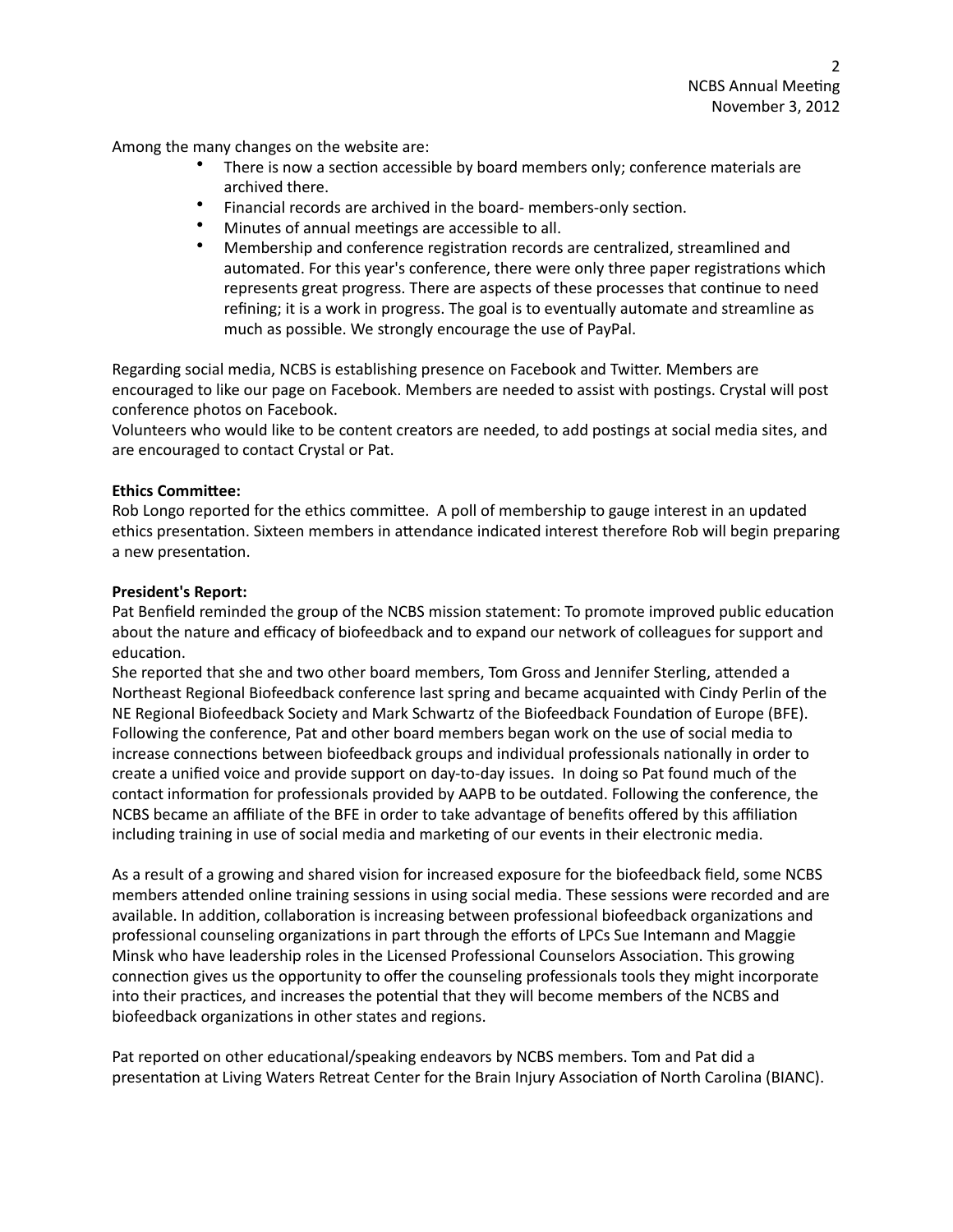Rob Longo has been active in presenting to LPCs. Rob added that he co-leads a Lunch and Learn webinar twice each week that includes guest presenters once a month.

Pat reported on ongoing organizational issues. Work has been done by the board in the recent past to revise our bylaws and this work should continue. Because of our changing and evolving structure, including consideration of transitioning to a regional organization, the issue of the name of our organization and whether to change it should be addressed.

As outgoing president, Pat asked for nominations to fill vacant board positions of President, Vice President and Treasurer. Tom Gross has agreed to be nominated for President. Pat expressed gratitude, and related that she believes his ideas, expertise and enthusiasm will enable him to be a force to move us forward. Rob Longo has agreed to assume the position of Education and Conference Committee chair, and to accept being nominated as Vice President. Pat asked for nominations for Treasurer; Peder Fagerholm nominated Adrianna Steffens from the floor. Pat summarized the nominations for president, vice-president and treasurer. Nominations were seconded, and all were approved.

Betty Wolfe expressed appreciation for Pat's and Crystal's long and dedicated service on the board of the NCBS, and said that it is critically important that members share responsibilities in the organization, encouraging members to consider volunteering.

## The floor was then turned over to incoming president, Tom Gross. The following summarizes Tom's remarks to the members.

As leaders of NCBS, we want to know how best to serve the members. At the NE Regional meeting, it was made clear that to ensure the survival of our profession, we need to make clear what biofeedback is and who the providers are. We need a fresh approach due to emergence of electronic media. With potential changes in the healthcare system, it is possible that disappointed consumers of traditional healthcare services will seek alternatives. Most people know nothing about biofeedback. We must make ourselves visible in areas we can serve by harnessing technology to help make biofeedback a household word. One way to accomplish this is to link with national organizations.

Tom addressed the following points.

- Among promising public education areas to develop: there are professionals that provide biofeedback in your neighborhood; education of what biofeedback is; science behind it; it is enjoyable and relieve your concerns
- Expand the network of colleagues; increasing professional membership; by adding membership we increase exposure and have more ability to offer cutting edge conference topics; We excel at providing great conferences; we want to reach out to communities, nurture the public impression of what biofeedback is; educate ourselves;

Tom emphasized that NCBS needs the input of the members to know how it can best serve you.

- Please respond to surveys from NCBS you will receive via email
- What have we done well and poorly? How do you want to promote your practice? We can start putting material out on social media.
- What are you interested in learning, and in what format?
- If you have an opportunity to do a presentation locally, we can have a presentation available that you can download and customize; we want to provide approved information. We can help you